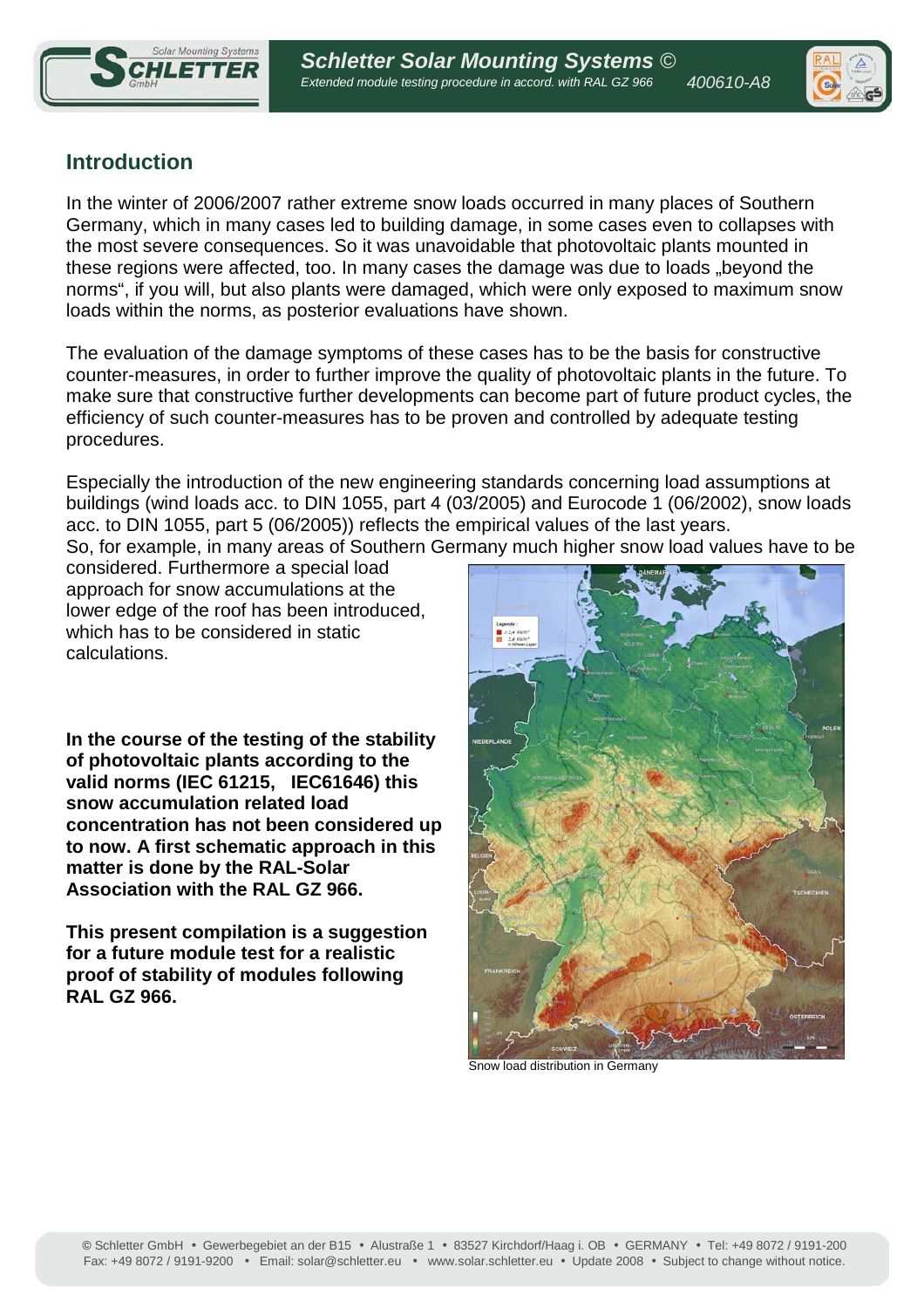



# **1 Evaluation of module damage – mechanism of failure**

In the winter of 2006/2007 rather extreme snow loads occurred in many places of Southern Germany, which in many cases led to building damage, in some cases even to collapses with the most severe consequences. So it was unavoidable that photovoltaic plants mounted in these regions were affected, too. In many cases the damage was due to loads "beyond the norms", if you will, but also plants were damaged, which were only exposed to maximum snow loads within the norms, as posterior evaluations have shown.

The evaluation of the damage pictures of these cases has to be the basis for constructive counter-measures, in order to further improve the quality of photovoltaic plants in the future. To make sure that constructive further developments can become part of future product cycles, the efficiency of such counter-measures has to be proven and controlled by adequate testing procedures.

In all cases of damage primarily the lower module rows were affected. In these lower rows in most cases the lower parts of the module frames had come off the laminate and were pushed outwards (respectively downwards in direction of the eaves) by the snow and ice load. In many cases the laminate was broken and deformed. Combined with the reports about the weather events the following damage scenario unfolds:

Big snow loads; the laminates bend through. The module areas are affected most by the snow accumulations. Due to the bending through of the laminate the lower module rail offers an even bigger contact surface for loads in direction of the roof inclination; in turn the laminate loses more and more stability due to the deformation of the module frame. Because of periods with higher temperature during the day the lowest layer of snow partially melts and freezes to ice again during the night. In combination with further snowfalls a layer of extraordinarily high density comes into being. In addition to that, the complete layer can move downwards almost frictionless on the surface of the modules, but at the same time the module frames are frozen in a form-closed manner. As a consequence of that, the complete downhill-slope force burdens the lower parts of the module frames, and thereby causes the known damage scenario. Mostly affected are modules with relatively unstable frame profiles and / or modules, whose module frames are not connected in a sufficiently stable manner with the laminate.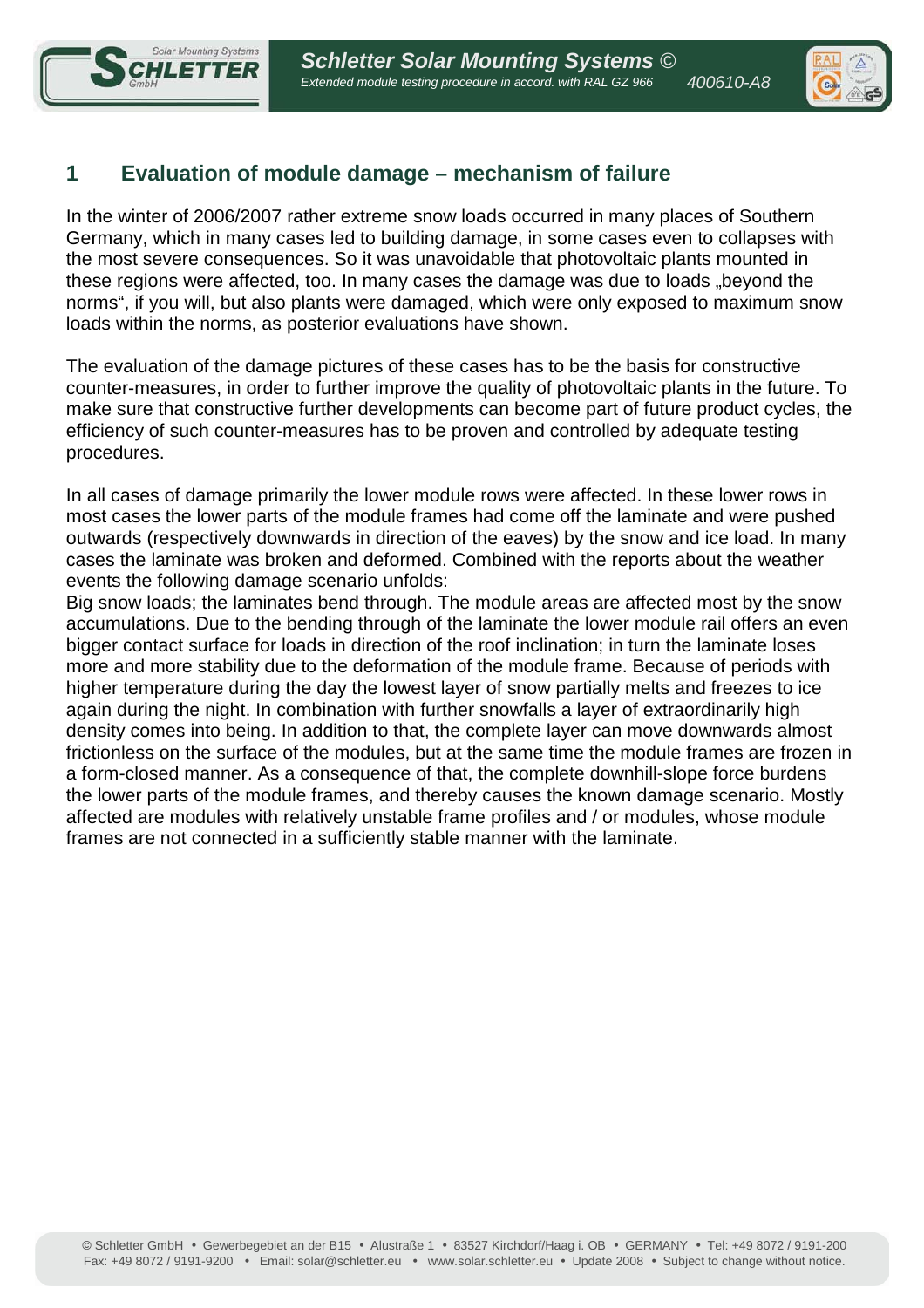



## **2 Damage symptoms - Examples**











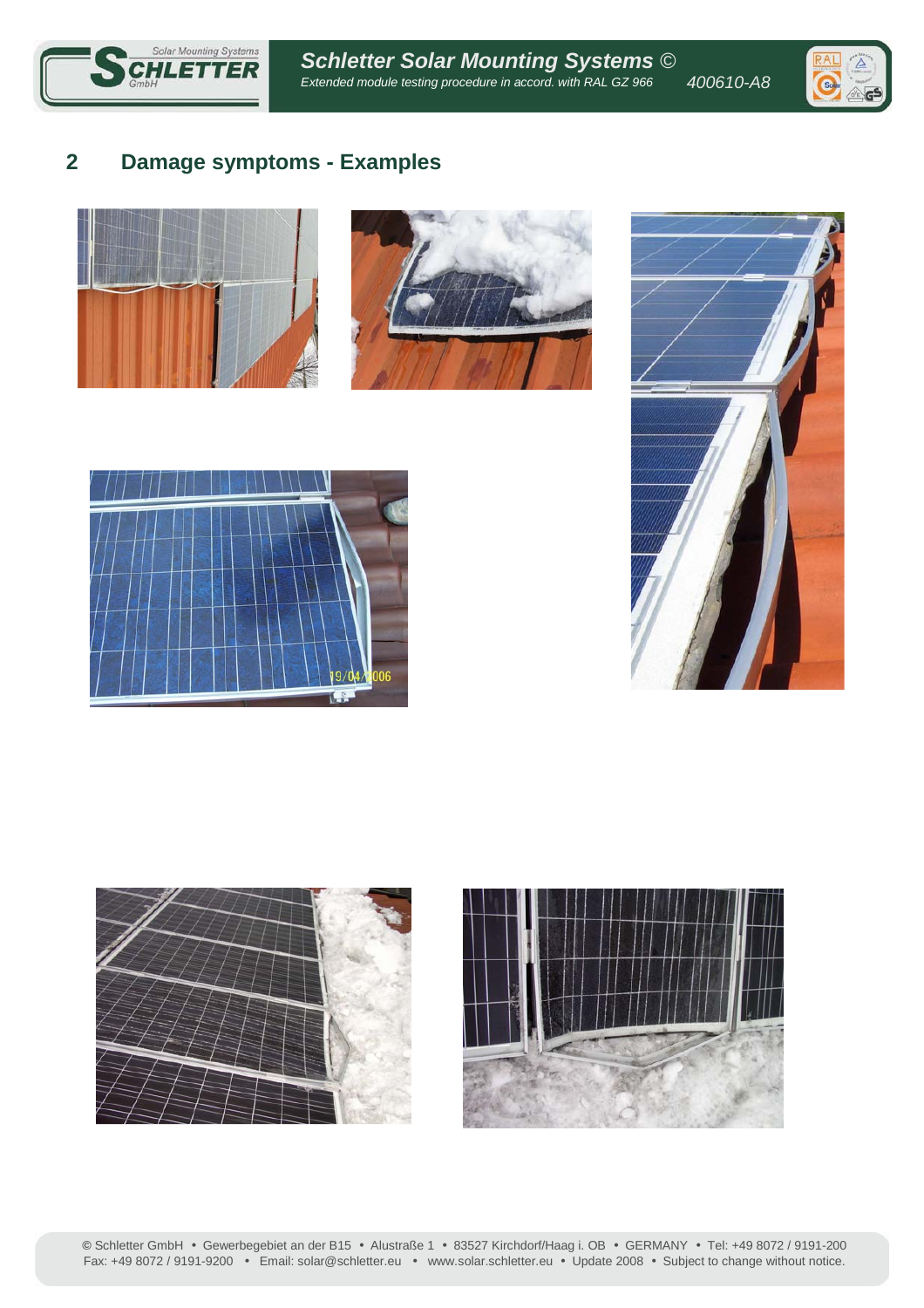



### **3 Counter - measures**

The aim of further developments must be to rule out the described kinds of damage. As these extreme load conditions do not arise in all regions, but statistically only in a few regions, different options are available.

a) Structural strengthening of all module series for the arising extreme loads.

b) Structural strengthening of specific module series for the arising extreme loads and the selection of the modules according to regionally arising snow loads.

c) Renouncement of the general structural strengthening of modules; Application of additional external measures in critical regions, for example by taking additional measures concerning the substructure. (see example picture).



**In each of the three cases the efficiency of the according counter-measure has to be proven within the framework of an extension of the corresponding module tests (for example acc. to IEC 61215). Until now, mechanical tests of modules have only been carried out in horizontal position and with evenly distributed loads. The testing procedure that is presented here is supposed to additionally or also alternatively simulate the following loading scenarios in a realistic manner:** 

- **1. Snow accumulations on the lower module area simulated by a close to reality loading distribution onto the module area.**
- **2. The downhill-slope force of the complete ice and snow layer burdening the modules is put on the module frame as an additional load on the lower module frame.**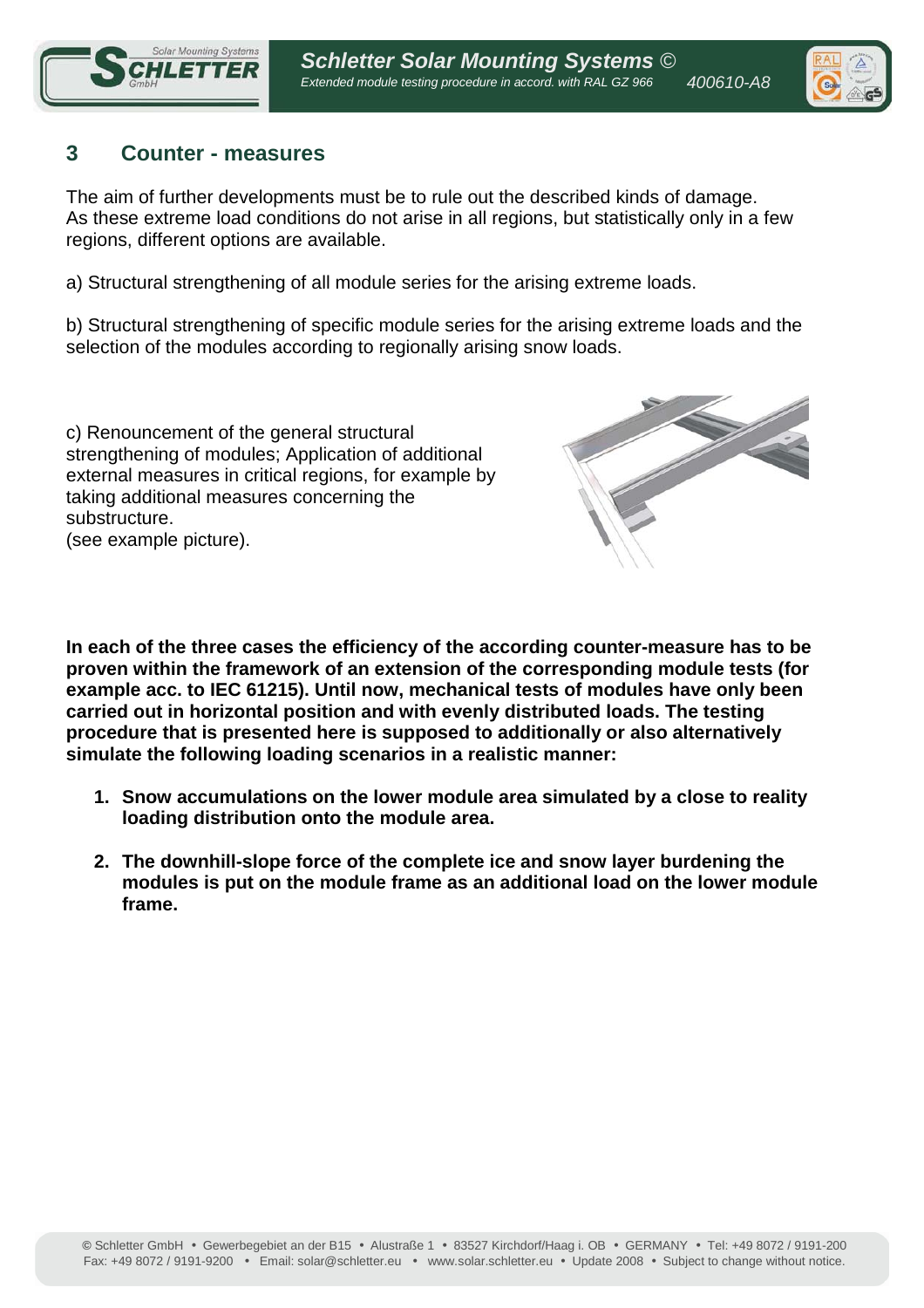

# **4 Test procedure in addition to RAL GZ 966**

**Solar Mounting Systems** 

Ī

The basic idea for the testing of modules in diagonal assembly and with a realistic load distribution originates from the RAL-Solar research group. From the evaluations of the damage symptoms of winter 2005/2006 in this committee possibilities to grant and control counter – measures against the occurred damage symptoms were discussed. The original schematically drafted load approach with "sand bags" still has weak points, which are supposed to be circumvented with the test assembly presented here.

- The form of the sand bags influences the test result (no optimum reproducibility)
- The sand bags only put very insufficient load on the lower module frame.
- If the sand bags are put on glass, there will be static friction. However, a minimum frictional coefficient is realistic (melting ice on glass).
- When sand bags are used the transition from static friction to sliding friction depends on many external parameters (Material of the sand bags, glass surface, air moisture, coated surface layers) etc.. Therefore the test results would only be insufficiently reproducible.

The present test procedure adapts the basic schematic approach and completes it to a scientifically reproducible test procedure, which practically cannot be influenced by external boundary parameters.

# GÜTE- UND PRÜFBESTIMMUNGEN RAL GZ 966:

Novellierungsvorschlag der Bestimmungen für die qualitative Differenzierung von Photovoltaikmodulen zur öffentlichen Diskussion

In der Fassung der Güte- und Prüfbestimmungen RAL GZ 966 vom Mai 2006 wird im Bereich Qualitätsanforderungen für Photovoltaik-Module auf die IEC 61215 Bezug genommen. Diese beinhaltet Tests für Umweltlasten, die durch Schnee, Wind, Strahlung, Temperaturunterschiede, Feuchte, Frost und Hagel auf Photovoltaikmodule wirken.

Im Rahmen der Mitgliederversammlung der Gütegemeinschaft Solarenergieanlagen wurde eine Novelle dieses Bereiches der RAL GZ 966 durch die Einführung erweiterter Testverfahren beschlossen, die den Marktteilnehmern eine bessere qualitative Differenzierung von Photovoltaikmodulen ermöglicht.

Die Testbestimmungen gemäß IEC 61215 sehen vor, dass 6 PV-Module in 3 Pfaden auf Umweltlasten getestet werden. Zur besseren qualitativen Differenzierung der Module bringt die Gütegemeinschaft folgenden Vorschlag in die öffentliche Diskussion ein:

Analog zu dem Aufbau der IP Schutzart für elektrische Gehäuse soll ein System geschaffen werden, welches die Anforderungen verschiedener Umweltlastklassen auf Module für jedermann transparent durch zwei Ziffern kennzeichnet.

RAL-Umweltlastgrad:

#### **RAL 13** [erste Ziffer, zweite Ziffer]

Die erste Ziffer symbolisiert hierbei den Umweltlastgrad für Temperatur-, Feuchte- und Frosttests. Die Skala reicht von 1 bis 7.

Die zweite Ziffer symbolisiert den mechanischen Lastgrad während der Modultests. Sie reicht ebenfalls von 1 bis 7

Damit sich das System nahtlos in die bestehenden Regelungen einfügt, entspricht ein RAL 11 Modul exakt dem IEC 61215 Lasttest in der normalen (2,4 kN/ m<sup>2</sup>) und ein RAL 13 Modul in der erweiterten (5,4 kN/m<sup>2</sup>) Ausführung.

Die folgenden Tabellen geben Auskunft über die Klassifizierung der Anforderungen nach dem RAL-Umweltlastgrad in beiden Ziffern.

Kommentare zu diesem Vorschlag bitte per e-mail an:

dobelmann@gueteschutz-solar.de oder an die Geschäftsstelle der Gütegemeinschaft Solarenergieanlagen e.V.. Marie-Curie-Str. 6, 76139 Karlsruhe, Deutschland Fax: 0721 / 384 1882, www.ralsolar.de

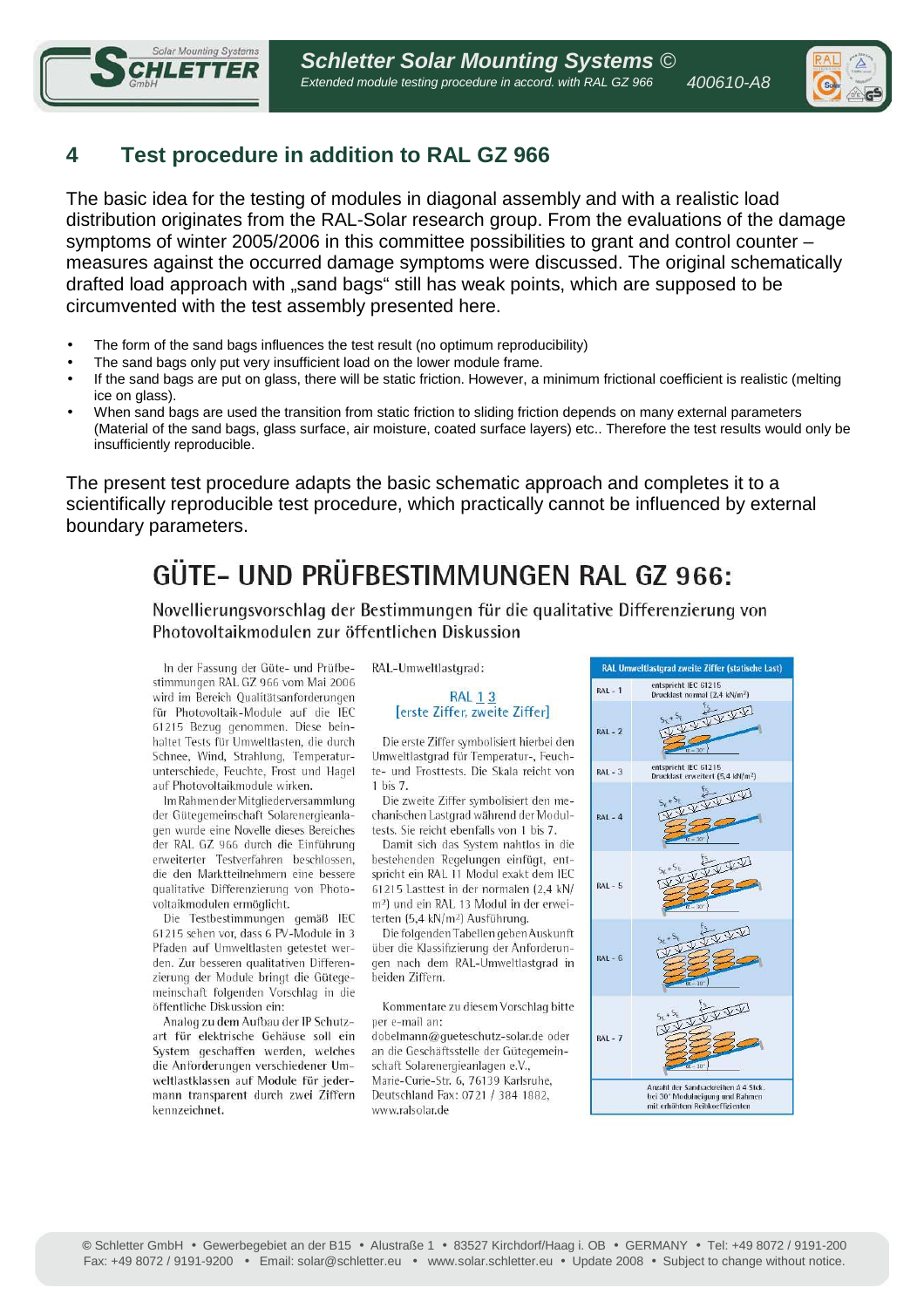



| RAL Umweltlastgrad erste Ziffer (UV-Strahlung, Temperatur, Feuchte, Frost, Mechanik, Hagel, Zug und Kriechstrom) |                                               |                                                 |                                                   |                                                                           |                                                                             |                                                                          |                                                                            |                                                                           |                                                                           |  |
|------------------------------------------------------------------------------------------------------------------|-----------------------------------------------|-------------------------------------------------|---------------------------------------------------|---------------------------------------------------------------------------|-----------------------------------------------------------------------------|--------------------------------------------------------------------------|----------------------------------------------------------------------------|---------------------------------------------------------------------------|---------------------------------------------------------------------------|--|
|                                                                                                                  | $RAL - 1$                                     | $RAL - 1$                                       | $RAL - 1$                                         | $RAL - 2$                                                                 | $RAL - 3$                                                                   | $RAL - 4$                                                                | $RAL - 5$                                                                  | $RAL - 6$                                                                 | $RAL - 7$                                                                 |  |
|                                                                                                                  | IEC 61215 Standard entspricht RAL - 1         |                                                 |                                                   |                                                                           |                                                                             |                                                                          | Automotive<br>Minimum                                                      | Automotive<br>Standard                                                    | Automotive<br><b>Heady Duty</b>                                           |  |
| Anzahl Module                                                                                                    | ю.                                            | $\mathcal{L}$                                   | $\mathbf{2}$                                      | mindestens 1                                                              | mindestens 1                                                                | mindestens 1                                                             | mindestens 1                                                               | mindestens 1                                                              | mindestens 1                                                              |  |
| UV-Vorkonditionierung                                                                                            | 15 KWh                                        |                                                 | $\equiv$                                          | 15 KWH                                                                    | 15 KWh                                                                      | 15 KWh                                                                   | 15 KWh                                                                     | 15 KWh                                                                    | 15 KWh                                                                    |  |
| thermische Belastung                                                                                             | 50 Zyklen - 40"<br>$bis + 85°C$               | 200 Zyklen<br>$-40^{\circ}$ bis $+85^{\circ}$ C |                                                   | 50 Zyklen<br>$-40^{\circ}$ bis $+85^{\circ}$ C                            | 100 Zviden<br>$-40^{\circ}$ his $+85^{\circ}$ <sup>C</sup>                  | 200 Zvklen<br>$-40^\circ$ bis $+85^\circ$ C                              | 500 Zvklen<br>$-40"$ bis $+85"$ C                                          | 1.000 Zyklen<br>$-40$ <sup>*</sup> bis $+85$ <sup>*</sup> C               | 1.500 Zvklen<br>$-40$ <sup>*</sup> bis + 85 <sup>*</sup> C                |  |
| Feuchte/Wärme<br>Prüfung                                                                                         |                                               |                                                 | 1,000h +85°C und<br>85% Feuchte                   | 1,000h +85°C und<br>85% Feuchte                                           | $1,000h + 85^{\circ}C$<br>und 100% Feuchte                                  | $1,000h + B5^{\circ}C$<br>und 100% Feuchte                               | $1.000h + B5^{\circ}C$<br>und 100% Feuchte                                 | 1,000h +85°C<br>und 100% Feuchte                                          | 1,000h +85°C<br>und 100% Feuchte                                          |  |
| Luftfeuchte/Frost<br>Prüfung                                                                                     | 10 Zyklen<br>-40° his R5°C<br>bei 85% Feuchte |                                                 |                                                   | 10 Zyklen<br>$-40^\circ$ bis $85^\circ$ C<br>bei 85% Feuchte              | 50 Zyklen<br>$-40$ <sup>2</sup> bis $R5$ <sup>4</sup> C<br>bei 100% Feuchte | 100 Zyklen<br>-40* bis B5"C<br>bei 100% Feuchte                          | 500 Zyklen<br>$-40$ <sup>*</sup> bis B5 <sup>*</sup> C<br>bei 100% Feuchte | 1.000 Zyklen<br>-40° bis 85°C<br>bei 100% Feuchte                         | 1.500 Zyklen<br>-40" bis 85°C<br>bei 100% Feuchte                         |  |
| Mechanische Last                                                                                                 |                                               |                                                 | IEC 61215 Druck-<br>Zug mit 2,4 kN/m <sup>2</sup> | IEC 61215 Druck-<br>Zug mit 2.4 kN/m <sup>2</sup><br>+ siehe RAL Ziffer 2 | IEC 61215 Druck-<br>Zun mit 24 kNm <sup>2</sup><br>+ siehe RAL Ziffer 2     | EC 61215 Druck-<br>Zug mit 2.4 kN/m <sup>2</sup><br>+ siche RAL Ziffer 2 | IEC 61215 Druck-<br>Zug mit 2,4 kN/m <sup>2</sup><br>+ siehe RAL Ziffer 2  | IEC 61215 Druck-<br>Zug mit 2.4 kN/m <sup>2</sup><br>+ siehe RAL Ziffer 2 | IEC 61215 Druck-<br>Zug mit 2.4 kN/m <sup>2</sup><br>+ sighe RAL Ziffer 2 |  |
| Hageltest                                                                                                        |                                               |                                                 | Eiskugel 25mm<br>mit 23m/s<br>auf 11 Stellen      | Eiskugel 25mm<br>mlt 23m/s<br>auf 11 Stellen                              | Eiskugel 25mm<br>mit 23m/s<br>auf 11 Stellen                                | Eiskugel 25mm<br>mit 23m/s<br>auf 11 Stellen                             | Eiskugel 25mm<br>mit 23m/s.<br>auf 11 Stellen                              | Eiskugel 25mm<br>mit 23m/s<br>auf 11 Stellen                              | Eiskugel 25mm<br>mit 23m/s<br>auf 11 Stellen                              |  |
| Festigkeit Anschlüsse                                                                                            | 40 N Zun<br>Drehmoment                        |                                                 |                                                   | 40 N Zua.<br>Drehmoment                                                   | 40 NZug<br>Drehmoment                                                       | 40 NZua.<br>Drehmoment                                                   | 40 N Zug.<br>Drehmoment                                                    | 40 N Zug.<br>Drehmoment                                                   | 40 N Zug.<br>Drehmoment                                                   |  |
| Kriechstromprüfung<br>unter Benässung                                                                            | 500 V oder<br>Umax, sys                       | 500V oder<br>Umax, sys-                         | 500 V oder<br>Umax, sys.                          | 500 V oder<br>Umax, sys                                                   | 500 V oder<br>Umax, sys.                                                    | 500 V oder<br>Umax, sys                                                  | 500 V oder<br>Umax, sys                                                    | 500 V oder<br>Umax, sys.                                                  | 500 V oder<br>Umax, sys                                                   |  |

| RAL Umweltlastgrad zweite Ziffer (statische Last) |                          |                                        |                                                                                                                                                  |     |       |       |       |                                                           |  |  |  |
|---------------------------------------------------|--------------------------|----------------------------------------|--------------------------------------------------------------------------------------------------------------------------------------------------|-----|-------|-------|-------|-----------------------------------------------------------|--|--|--|
| Umwelt-<br>lastklasse                             | Schneelast<br>Sk         | Gesamtlast hei 30°<br>$=$ Sk+Se (b=1m) | Höhengrenze (m) von Module mit 30° Neigung laut Schneelastkarte DIN 1055<br>Zone 1<br>Zone 2<br>Zone <sub>2a</sub><br>$\text{Zone}$ 1a<br>Zone 3 |     |       |       |       | Resultierende Hangab-<br>triebslast auf Rahmen Fs         |  |  |  |
| $RAL - 1$                                         | $1.97$ kN/m <sup>2</sup> | 2.40 kN/m <sup>2</sup>                 | ok                                                                                                                                               | 700 | 575   | 500   | 425   | keine, da IEC 61215<br>normal (2,4 kN/m <sup>2</sup> )    |  |  |  |
| $RAL - 2$                                         | 2.32 kN/m <sup>2</sup>   | 3.00 kN/m <sup>2</sup>                 | <b>ok</b>                                                                                                                                        | 800 | 675   | 575   | 525   | $0.93$ kN/ $m$                                            |  |  |  |
| $RAL - 3$                                         | $3.50$ kN/m <sup>2</sup> | $5.40$ kN/ $m2$                        | ok                                                                                                                                               | ok  | 850   | 725   | 625   | keine, da IEC 61215<br>erweitert (5,4 kN/m <sup>2</sup> ) |  |  |  |
| $RAL - 4$                                         | $3.75$ kN/m <sup>2</sup> | 6.00 kN/m <sup>2</sup>                 | ok                                                                                                                                               | ok  | 900   | 750   | 675   | 1.50 kN/m                                                 |  |  |  |
| $RAL - 5$                                         | 4.89 kN/m <sup>2</sup>   | 9.00 kN/m <sup>2</sup>                 | ok                                                                                                                                               | ok  | 1.075 | 925   | 825   | 1.95 kN/m                                                 |  |  |  |
| $RAL - 6$                                         | 5.86 kN/m <sup>2</sup>   | 12.00 kN/m <sup>2</sup>                | ok                                                                                                                                               | ok  | 1.175 | 1.025 | 900   | 2.34 kN/m                                                 |  |  |  |
| $RAL - 7$                                         | $6.72$ kN/m <sup>2</sup> | 15.00 kN/m <sup>2</sup>                | ok                                                                                                                                               | ok  | ok    | 1.125 | 1,000 | 2.69 kN/m                                                 |  |  |  |

Suggestion for a classification into load classes according to RAL GZ 966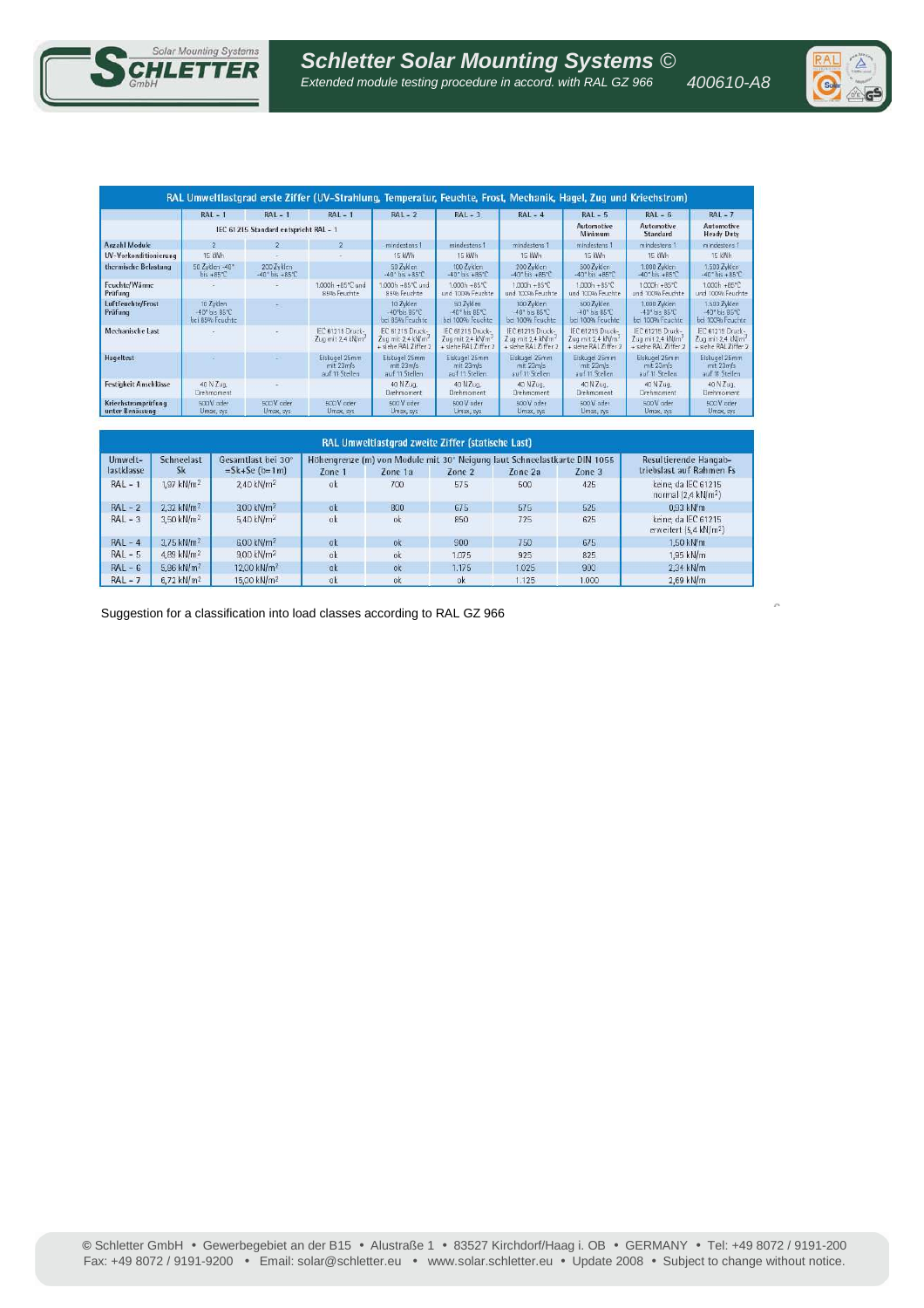

# **5 Schematic picture of the test assembly**





**©** Schletter GmbH • Gewerbegebiet an der B15 • Alustraße 1 • 83527 Kirchdorf/Haag i. OB • GERMANY • Tel: +49 8072 / 9191-200 Fax: +49 8072 / 9191-9200 • Email: solar@schletter.eu • www.solar.schletter.eu • Update 2008 • Subject to change without notice.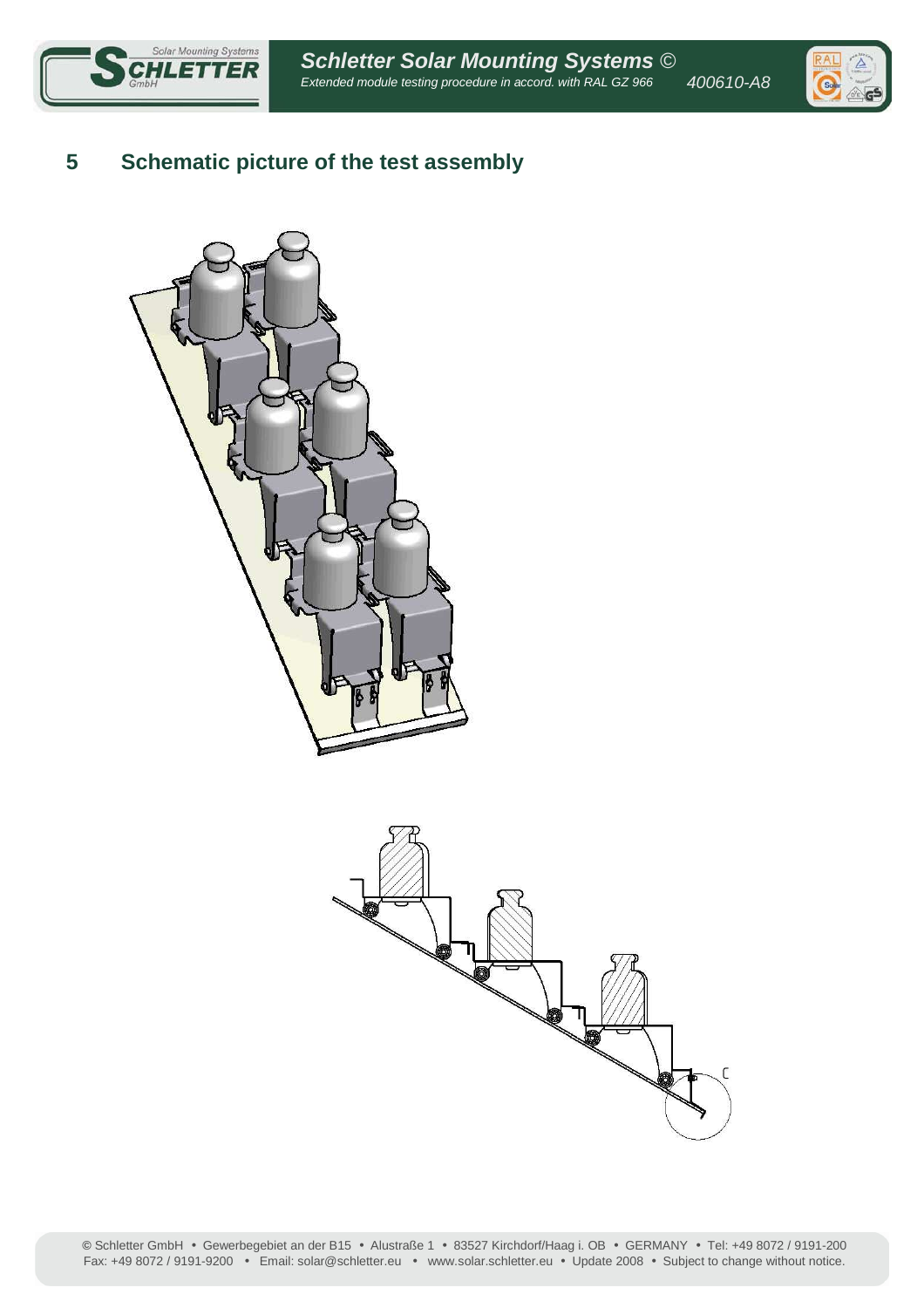

.



# **6 Explanations on the test procedure**

In the suggested procedure the module, in addition to the horizontal load that was applied up to now, is elevated in the representative position with an inclination of 30 degrees and fitted with an arrangement of loosely connected movable load holders. The individual movable load holders are loaded with load units in any desired pattern, in order to gradually simulate the loading. This test assembly has the following characteristics, respectively advantages:

- The accumulations of snow loads acc. to DIN 1055, part 5 (06/2005) can be variably simulated without big effort.
- By an adequate arrangement of the weight units any load onto the modules can be simulated. Thereby a module can be gradually loaded and so can be classified into different load categories acc. to the suggestion of the RAL – committee, without having to change the test setup.
- The small size of the load holders and their individual movability within the arrangement allow a realistic and a sufficiently accurate distributed loading of the test loads within the pattern.
- The movable test load holders are so narrow that the force applied on the lower module frame is divided up into a sufficient number of partial vectors, and thereby the real load is simulated in the best possible way.
- The practically frictionless mounting above the ball bearing simulates in an optimum manner the worst case of downhill-slope force, like it also arises in reality in case of melting ice layers, for example.
- The practically frictionless mounting above the ball-bearing grants optimum reproducibility of the test results and the independence from interfering test parameters like static friction, material influences, the condition of the surface, air moisture, etc..
- The load application from the modules onto the frames takes place at certain connection spots and simulates the real worst case of a frame frozen into an ice-layer.
- The suggested testing procedure is cost-efficient and therefore is also suitable for pretests by the producers parallel to the development process or for example also for the testing of modules of more or less unknown origin by installation companies.